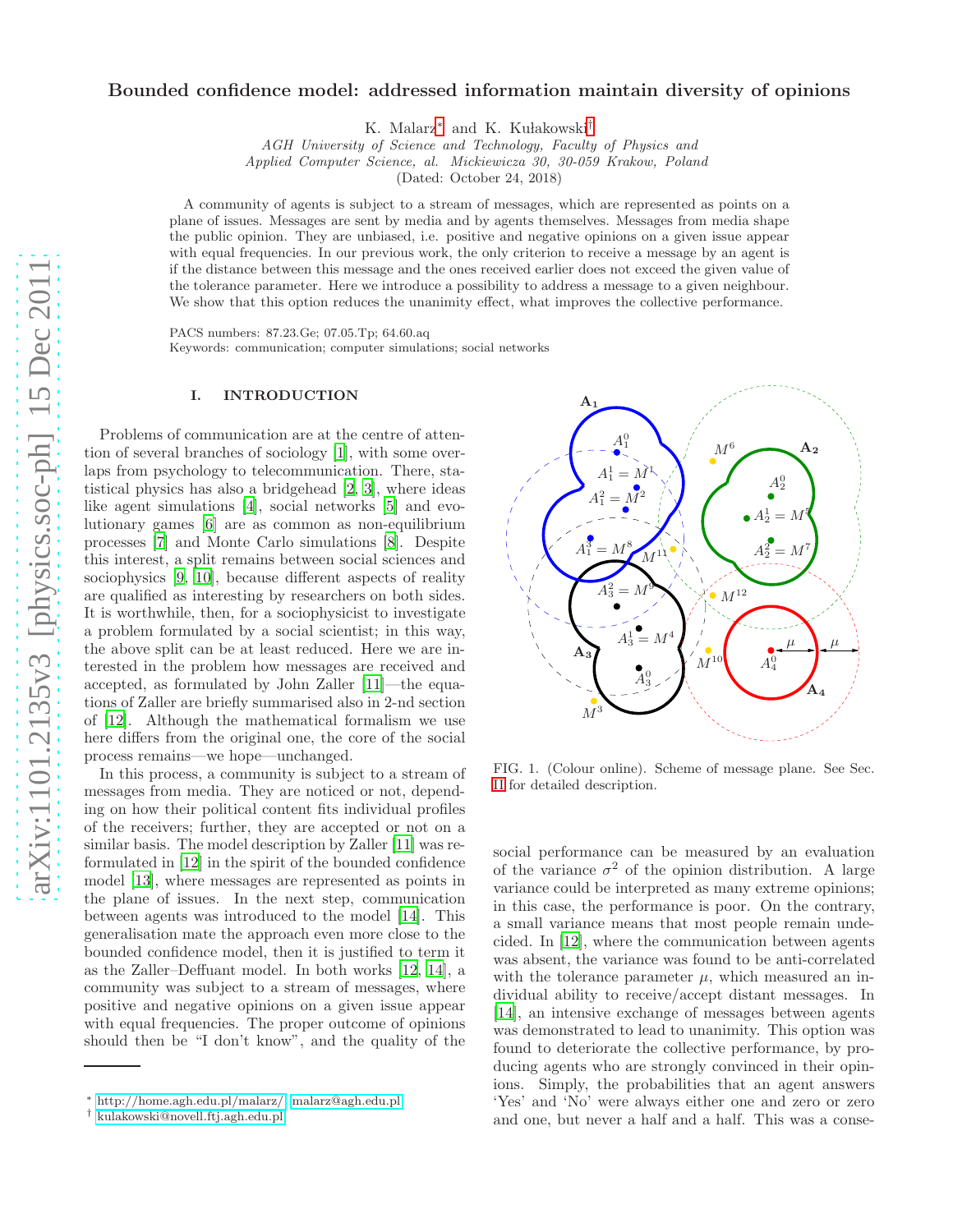quence of an effective attraction between agents on the plane of issues [\[13\]](#page-2-12). Paradoxically, for large values of the tolerance parameter  $\mu$  the attraction was even more effective, and the deterioration of the performance was even stronger, than for small  $\mu$ .

Below we consider a modification of the process. Previously [\[14](#page-2-13)], the only criterion to receive a message by an agent is if the distance between this message and the ones received earlier does not exceed the given value of the tolerance parameter. Now, agents address their messages to those neighbours which are most close in the **Strage of ise** ements sues. There, the distance is between most close opinions. Moreover, the tolerance parameter for the interpersonal messages is assumed to be twice larger than its value for the messages from media. The goal of this paper is to demonstrate, that this individualised way of communication destroys the unanimity. As a consequence, the variance of opinions  $\sigma^2$  decreases monotonously with the mean value of the tolerance parameter  $\mu$ .

#### <span id="page-1-0"></span>II. CALCULATIONS AND RESULTS

The message space is a square  $S = \{(x, y) : -1 \le x \le$  $+1, -1 \leq y \leq +1$ . Initially, N agents are replacements tributed inside this square at positions  $A_i^0 = (x_i^0, y_i^0) \in \mathcal{S}$ (for  $i = 1, \dots, \mathcal{N}$ ). This set of agents is exposed to the stream of subsequent  $M$  external messages, which appear on the message space at randomly selected positions  $M^t = (x^t, y^t) \in \mathcal{S}$  (for  $t = 1, \dots, \mathcal{M}$ ). Agent i accepts information  $A_i^{\tau} = M^t$  if any of his/her so far accepted messages  $\mathbf{A}_i = \{A_i^0, A_i^1, \cdots, A_i^{\tau(i)-1}\}\$ is closer than  $\mu$  to  $M^t$ .

Between each two external messages, approximately ten messages are sent by randomly selected agents to their nearest neighbours, in the same way as in [\[14](#page-2-13)]. To complete this, a nearest neighbour  $n(i)$  for each agent i is detected. As noted above, distances are compared between nearest messages previously accepted by given agents. Then each agent i tries to send to his/her nearest neighbour  $n(i)$  this of so far accepted messages  $A_i^j$  (0  $\leq$  $j < \tau(i)$ ) which is closest to the neighbour's information  $\mathbf{A}_{n(i)} = \{A_{n(i)}^0, A_{n(i)}^1, \cdots, A_{n(i)}^{\tau(n(i))-1}\}.$  If this selected and sent message  $A_i^j$  is closer than  $2\mu$  to the set  $\mathbf{A}_{n(i)}$ then it is accepted by  $n(i)$  as his/her  $(\tau + 1)$ -th message  $A_{n(i)}^{\tau} = A_i^j$ , where  $\tau = \tau(n(i)).$ 

In Fig. [1](#page-0-2) the schematic sketch of the messages space with initial agents distribution, their set of accepted messages and incoming messages are presented. The initial agents' positions are  $A_1^0$ ,  $A_2^0$ ,  $A_3^0$  and  $A_4^0$ . A dozen of subsequent messages appear at the positions  $M^1, M^2, \cdots, M^{11}, M^{12}$ . Among them messages  $M^{3,6,10-12}$  were neglected by all agents. The subsequent sets of messages  $(M^1, M^2, M^8)$ ,  $(M^5, M^7)$  and  $(M^4, M^9)$ were accepted by agents  $i = 1, 2$  and 3, respectively. The solid lines represent the borders of agent's acceptance area for incoming messages. The dashed lines show



<span id="page-1-1"></span>FIG. 2. Histogram  $P(p_i)$  of a relative probabilities  $p_i$  for various values of tolerance parameter  $\mu$ . The initial number of agents  $\mathcal{N} = 10^3$  is a subject to a stream of  $\mathcal{M} = 100$  messages. The results are averaged over  $N_{\text{run}} = 100$  independent simulations.

the borders for interpersonal interaction (information exchange) among the nearest neighbours. Messages  $A_1^3$  and  $A_3^2$  will be shared among agents  $i = 1, 3$  as soon as the message  $M^9$  arrives.

Similarly to the procedure described in Ref. [\[16\]](#page-2-14) we evaluate the normalised probability  $p_i$  of positive answers to some questions asked to  $i$ -th agent as

$$
p_i = \frac{\sum_{j=1}^{\tau(i)} x_i^j H(x_i^j)}{\sum_{j=1}^{\tau(i)} |x_i^j|},\tag{1}
$$

where  $x_i^j$  is the x-th coordinate of the j-th message received by *i*-th agent, and  $H(x)$  is Heaviside step function

$$
H(x) = \begin{cases} 1 & \iff x \ge 0, \\ 0 & \iff x < 0. \end{cases}
$$

In Fig. [2](#page-1-1) the histogram  $P(p_i)$  of probabilities  $p_i$  for  $\mathcal{N} = 10^3$  agents exposed to a stream of subsequent  $\mathcal{M} = 100$  messages and for various values of the tolerance parameter  $\mu$  is presented. The results are averaged over  $N_{\text{run}} = 100$  independent simulations. Note that while for